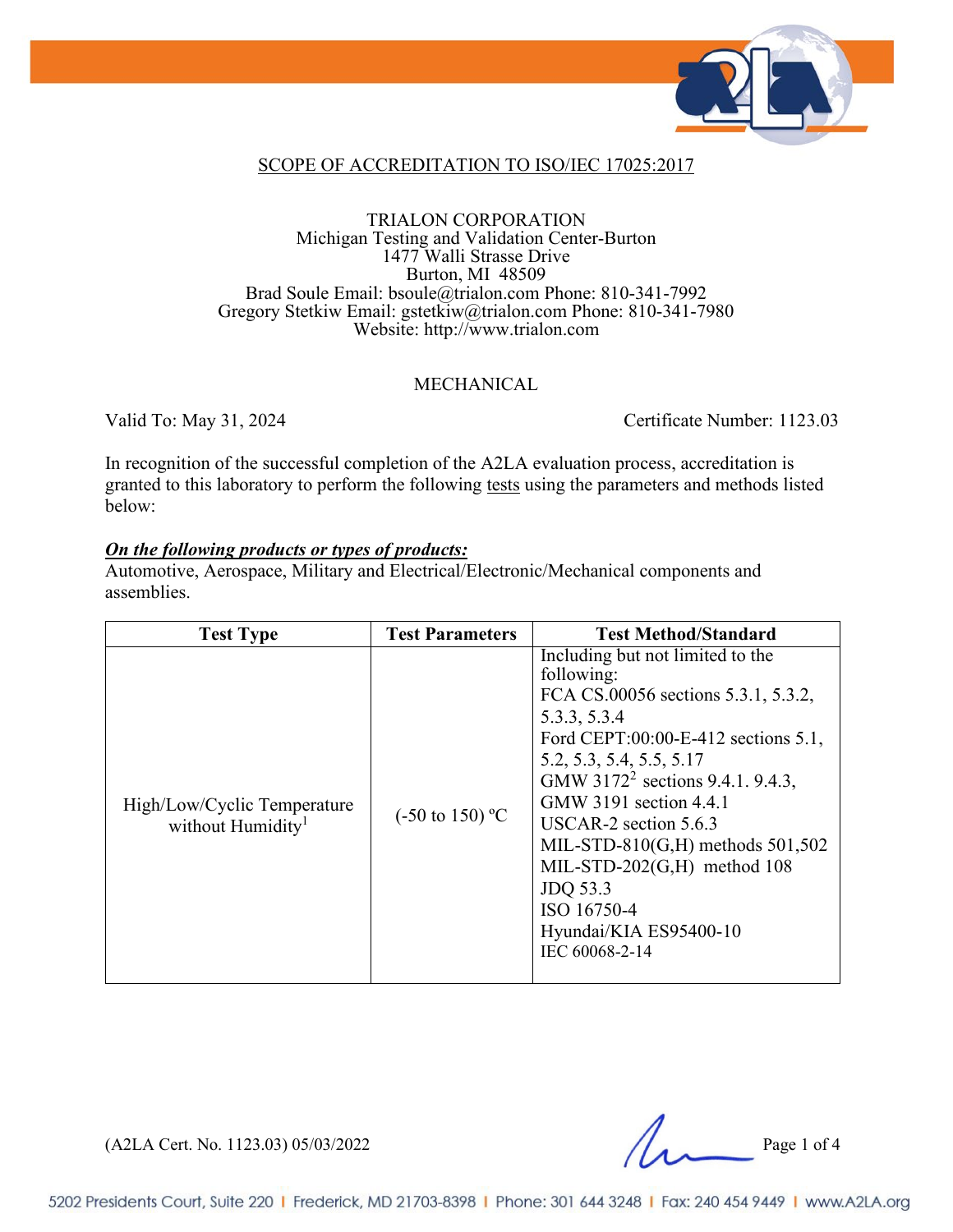| Temperature Capability with<br>Humidity <sup>1</sup>  | $(-50 \text{ to } 150)$ °C<br>(30 to 95) %RH            | Including but not limited to the<br>following:<br>FCA CS.00056 sections 5.3.6, 5.3.7<br>Ford CEPT:00:00-E-412 sections 5.8,<br>5.20<br>GMW 3172 <sup>2</sup> sections 9.4.5, 9.4.6<br>GMW 3191 section 4.4.3, 4.4.4<br>USCAR-2 section 5.6.2<br>USCAR-21 section 4.5.4<br>MIL-STD-810 $(G,H)$ method 507<br>MIL-STD-202 $(G,H)$ methods 103,<br>106<br>JDQ 53.3<br>Hyundia/KIA ES95400-10<br>ISO 16750-4<br>IEC 60068-2-38<br>IEC 60068-2-78 |
|-------------------------------------------------------|---------------------------------------------------------|----------------------------------------------------------------------------------------------------------------------------------------------------------------------------------------------------------------------------------------------------------------------------------------------------------------------------------------------------------------------------------------------------------------------------------------------|
| Thermal Shock <sup>1</sup>                            | $(-50 \text{ to } 150)$ °C<br>Air to Air                | Including but not limited to the<br>following:<br>FCA CS.00056 section 5.3.5<br>Ford CEPT:00:00-E-412 sections 5.6,<br>5.7<br>GMW 3172 <sup>2</sup> section 9.4.2<br>GMW 3191 section 4.4.2<br>USCAR-2 section 5.6.1<br>USCAR-21 section 4.5.5<br>MIL-STD-810 $(G,H)$ method 503<br>MIL-STD-202 $(G,H)$ method 107<br>JDQ 53.3<br>ISO 16750-4                                                                                                |
| Altitude with Temperature <sup>1</sup>                | To 100,000 ft.<br>(-50 °C to 150 °C<br>to $60,000$ ft.) | Including but not limited to the<br>following:<br>MIL-STD-810(G,H) 500.5 Procedure<br>I, II only<br>IEC 60068-2-13<br>SAE J1455 4.9                                                                                                                                                                                                                                                                                                          |
| Force Testing Tension and<br>Compression <sup>1</sup> | Up to $30 \text{ kN}$                                   | Including but not limited to the<br>following:<br>FCA CS.00056 section 5.4.2<br>Ford CEPT:00:00-E-412<br>GMW 3172 <sup>2</sup> section 9.3.7<br><b>GMW 3191</b><br>USCAR-2<br>USCAR-21                                                                                                                                                                                                                                                       |

 $(A2LA$  Cert. No. 1123.03) 05/03/2022 Page 2 of 4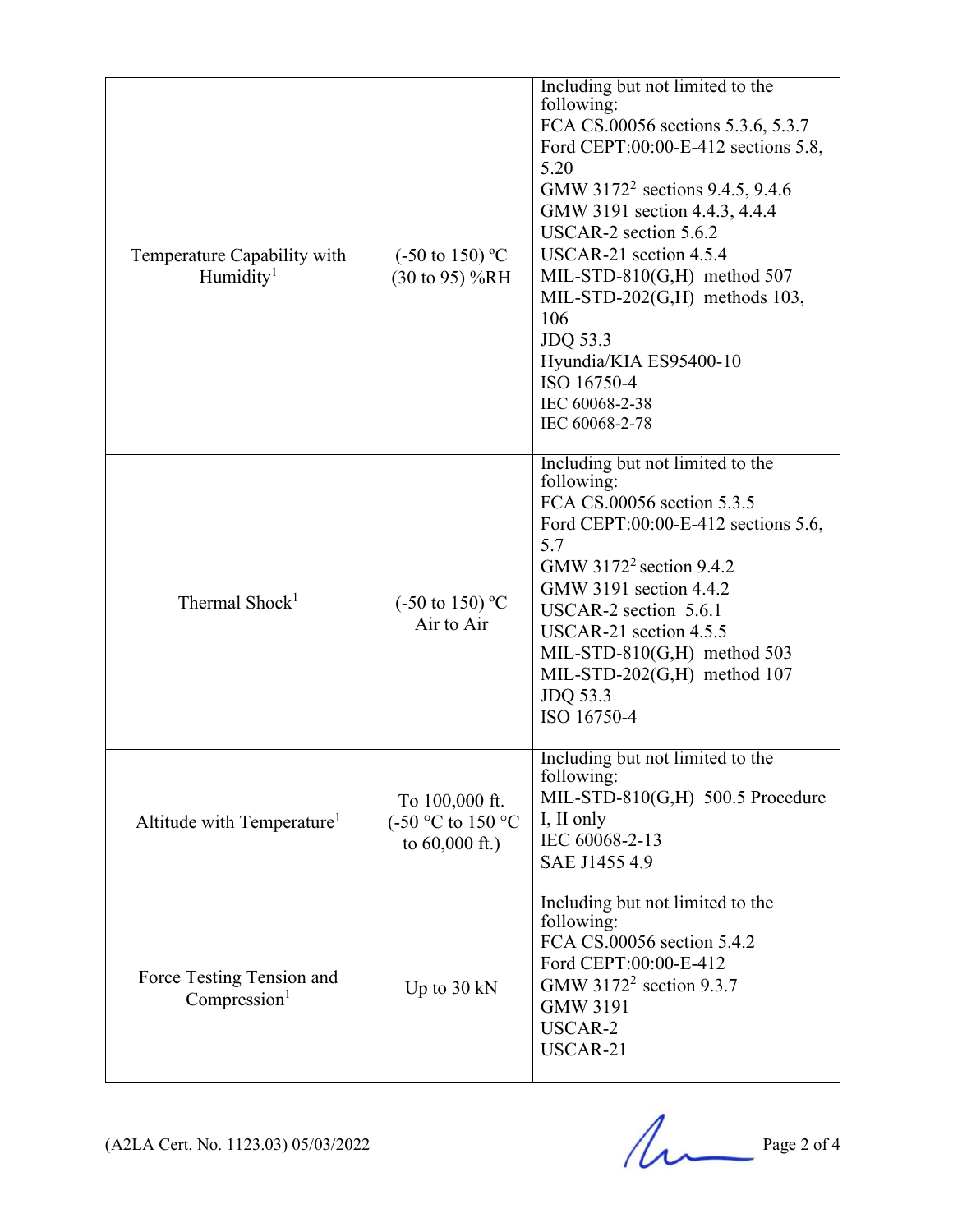| Water Spray <sup>1</sup>     | Including but not limited to the<br>following:<br>DIN 40050-9e<br>FCA CS.00056 section 5.5.3<br>Ford CEPT:00:00-E-412 section 5.9<br>GMW 3172 <sup>2</sup> section 9.5.2<br>GMW 3191 section 4.4.11<br>USCAR-2 section 5.6.74<br>IEC 60529<br>ISO 16750-4<br><b>JIS D 203</b>                          |
|------------------------------|--------------------------------------------------------------------------------------------------------------------------------------------------------------------------------------------------------------------------------------------------------------------------------------------------------|
| Water Immersion <sup>1</sup> | Including but not limited to the<br>following:<br>DIN 40050-9e<br>FCA CS.00056 section 5.5.3<br>Ford CEPT:00:00-E-412 section 5.9<br>GMW 3172 <sup>2</sup> section 9.5.3<br>GMW 3191 section 4.4.9<br>USCAR-2 section 5.6.5<br><b>IEC 60529</b><br>ISO 16750-4<br><b>JIS D 203</b>                     |
| Dust Intrusion <sup>1</sup>  | Including but not limited to the<br>following:<br>DIN 40050-9e<br>FCA CS.00056 section 5.5.1<br>Ford CEPT:00:00-E-412 section<br>5.10.1<br>GMW $3172^2$ section 9.5.1<br><b>IEC 60529</b>                                                                                                              |
| Salt Fog / $Spray1$          | Including but not limited to the<br>following:<br>ASTM B117<br>FCA CS.00056 section 5.5.5<br>Ford CEPT:00:00-E-412 section 5.15<br>GMW 3172 <sup>2</sup> section 9.4.7<br>GMW3191 section 4.4.7<br><b>SAE J1455</b><br>MIL-STD-202 $(G,H)$ method 101<br>MIL-STD-202 $(G,H)$ method 509<br>ISO 16750-4 |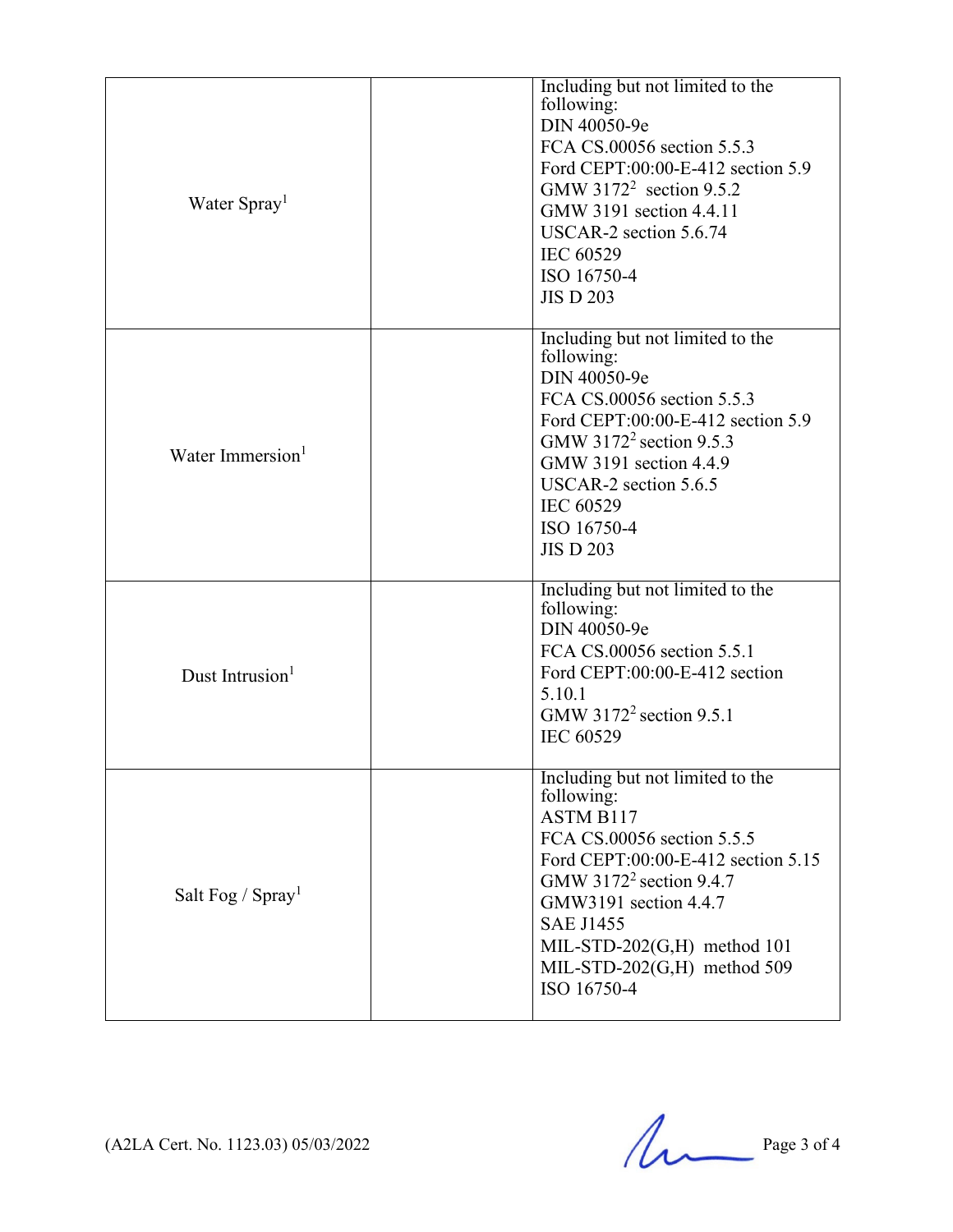| Cyclic Corrosion <sup>1</sup>                    | Including but not limited to the<br>following:<br>GMW14872<br><b>SAE J 2334</b><br>GMW $3172^2$ section 9.4.8<br><b>ISO 9227</b><br>GMW3286<br>IEC 60068-2-52 |
|--------------------------------------------------|---------------------------------------------------------------------------------------------------------------------------------------------------------------|
| Artificial Weathering -Xenon<br>Arc <sup>1</sup> | <b>SAE J2412</b>                                                                                                                                              |

<sup>1</sup>Also using customer specified methods directly related to the types of tests and parameters listed.

<sup>2</sup> This laboratory's scope contains withdrawn or superseded methods. As a clarifier, this indicates that the applicable method itself has been withdrawn or is now considered "historical" and not that the laboratory's accreditation for the method has been withdrawn including but not limited to GMW 3172 (2008, 2010, 2012, 2015,2018)

 $(A2LA$  Cert. No. 1123.03) 05/03/2022 Page 4 of 4